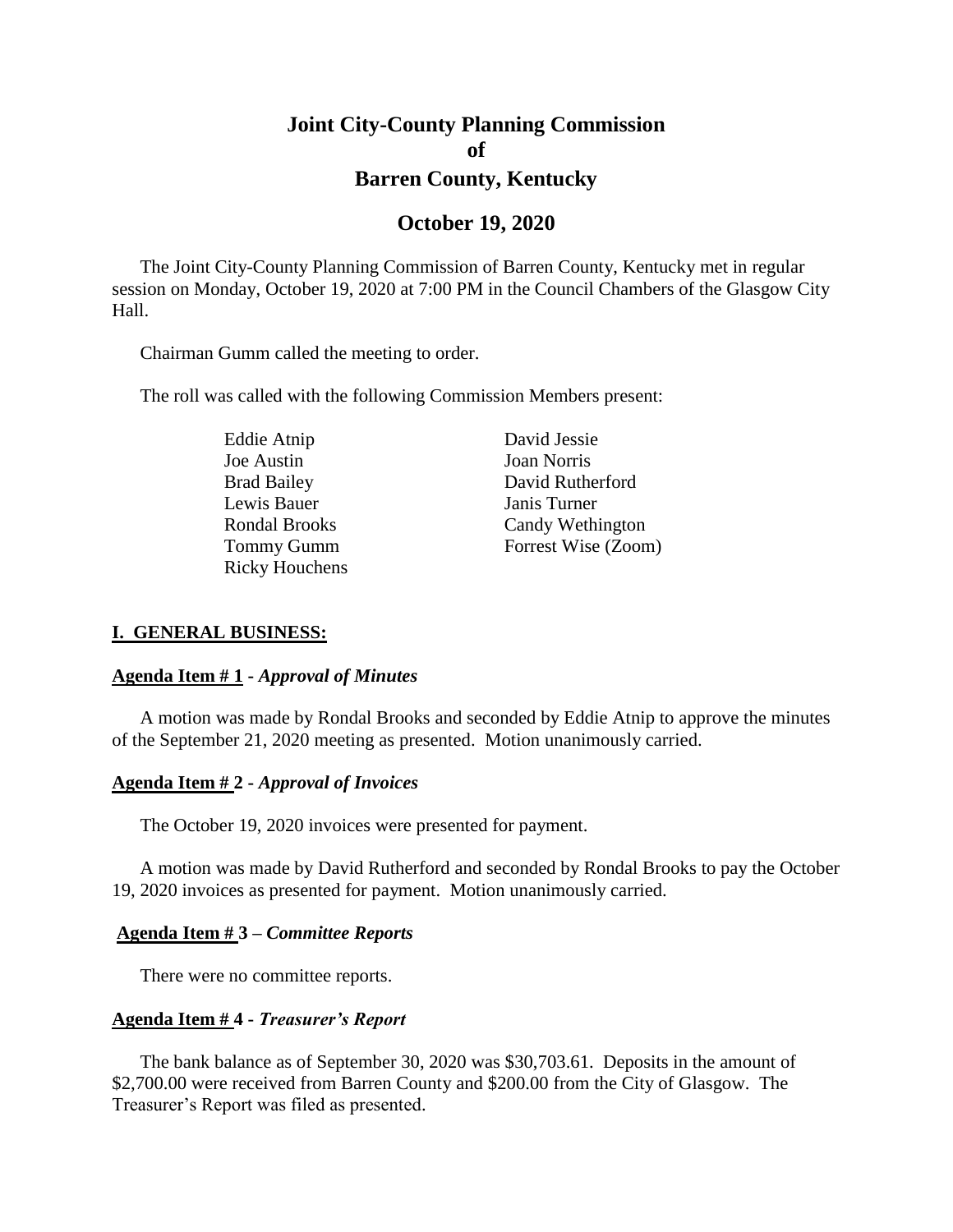Page Two October 19, 2020

## **Agenda Item # 5 –** *Director's Report*

Kevin Myatt, Planning Director, explained to the Commission Members that KAPA was making available continuing education classes on their website for a total of four (4), one (1) hour sessions.

## **II. SUBDIVISION:**

**1. 101920-01-B – Subdivision Regulations Pre-Construction Variance Application** *– Darrell Roach, Owner/Applicant – Property located at 1176 New Salem Road – Three (3') feet to the Twenty (20') foot Rear Yard Setback Regulation – Article 503.1.3 of the Barren County Subdivision Regulations – 1 Lot – Barren County*

Staff Findings:

- 1. The applicant has filed a Subdivision Regulations Pre-Construction Variance Application in the appropriate time and has explained the proposed request, see Attachment A.
- 2. As indicated on the Application the applicant is requesting a three (3') foot variance to the twenty (20') foot Rear Yard Setback, Article 503.1.3 Barren County Subdivision Regulations.
- 3. Attachment B is the general vicinity map at a three (300') hundred foot scale. The property is located at 1176 New Salem, a State maintained roadway and Woodson Way, a County maintained roadway.
- 4. Attachment C is the Farmers RECC Utility map, which shows the utility easement within the subject property.
- 5. Attachment D is a proposed plot plan prepared by Pride Land Surveying showing the proposed location of the intended structure within the subject property and the existing utility easement.
- 6. Attachment E is the Property Photo map, which shows subject property and the neighborhood characteristics.

A motion was made by David Rutherford and seconded by David Jessie to approve the Pre-Construction Variance Application for Darrell Roach, Applicant/Owner, for property located at 1176 New Salem Road in Barren County because the granting of the Variance will not adversely affect the public health, safety or welfare will not alter the essential character of the general vicinity; and will not cause a hazard or a nuisance to the public and due to the aforementioned